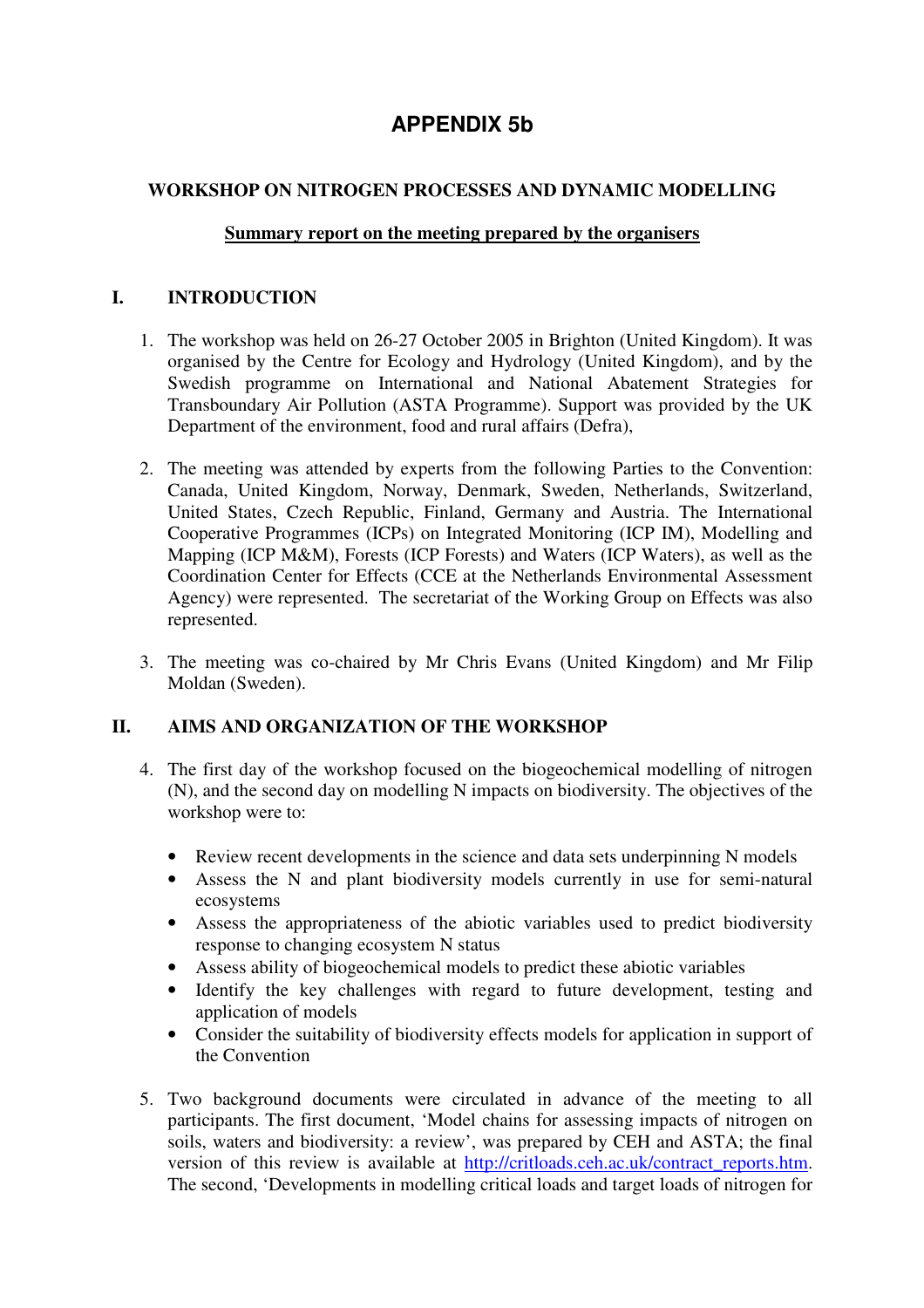terrestrial ecosystems in Europe', was prepared and presented on behalf of the CCE. The final draft was made available at the 2006 CCE Workshop, Bled.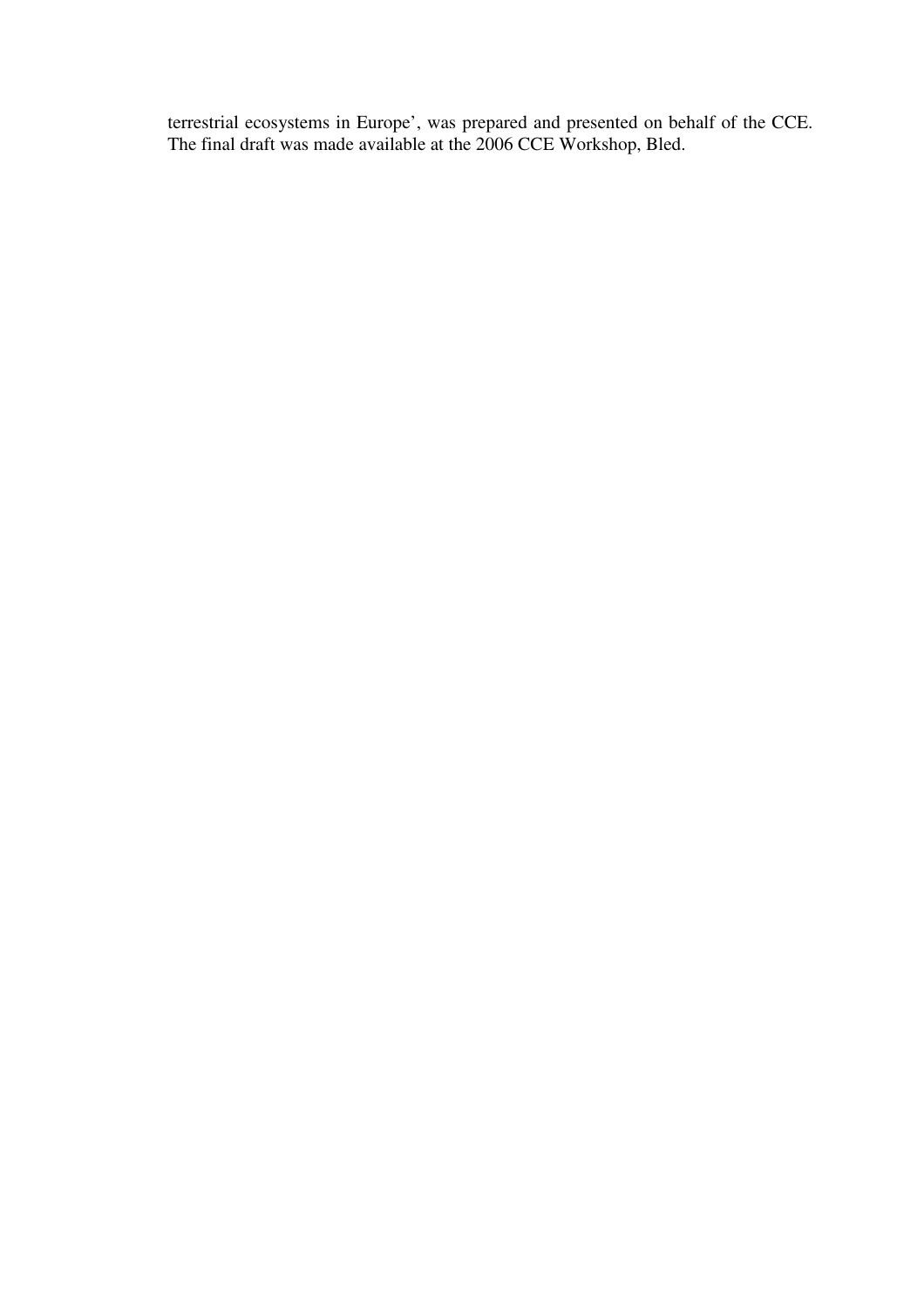#### **III. CONCLUSIONS OF THE WORKSHOP**

#### **III.i Biogeochemical modelling of nitrogen**

- 6. The models currently available do, in general, contain the key pathways and processes of N cycling in terrestrial ecosystems. However there are several major remaining challenges concerned with N accumulation and its effects (see below)
- 7. All current models ultimately store most of the added N in the soil, but the route by which this storage occurs varies between models. Some models (e.g. MAGIC, VSD) immobilise N directly into the soil. Others (e.g. FORSAFE) route most N through the vegetation first.
- 8. In several currently used biogeochemical models (MAGIC, SMART2 and VSD) the Carbon/Nitrogen (C/N) ratio affects (or controls) N immobilisation, one of several fluxes of inorganic N. C/N ratio plays a smaller role in ForSAFE in predicting N processes. In none of the models is C/N ratio used to control directly the leaching of inorganic N, which is determined by the balance of all fluxes of inorganic N. Therefore, a simple relationship between C/N ratio and leaching in observed data is not a prerequisite for model applicability.
- 9. Further model development is required in order to reliably predict future changes in soil water and leachate inorganic N concentrations. Several enhancements to existing models were proposed, which might improve model performance. These were:
	- Inclusion of processes other than mineralisation, nitrification and denitrification, notably  $NO<sub>3</sub>$  immobilisation and the possibility of this being inhibited by NH<sub>4</sub>; dissimilatory nitrate reduction in aerobic/anaerobic soils; and also abiotic N retention in soils
	- Improved quantification of the size of the active soil carbon (C) pool
	- Improved simulation of C dynamics, for instance the simulation of multiple C pools within the soil, improved description of their activity and stability, and feedbacks of increased N availability on carbon accumulation
	- Better simulation of climate-change related effects, such as direct effects of rising  $CO<sub>2</sub>$
	- Inclusion of dissolved organic N in models, since this may be an important sink for  $NH_4$  and  $NO_3$  in some systems such as in wetlands, and also the only source of N for some plants in low N systems
- 10. Currently used models vary in their degree of complexity, and fulfil different roles. Historically, simple models have been applied more widely because of their transparency, ease of use and relatively modest data demand. Simple models in general are also more often applied by groups outside of the model-developing team. Complex models have been used for assessment in countries where both modelling expertise and data are abundant. The development of generally-applicable complex models with lower data demands (i.e. more processes simulated internally) offers potential for larger-scale application. Complex models are also of value in identifying the key processes that need to be incorporated in simpler models.
- 11. With a range of different N models being used within the Convention, it would be beneficial to undertake comparative studies of the predictions obtained using different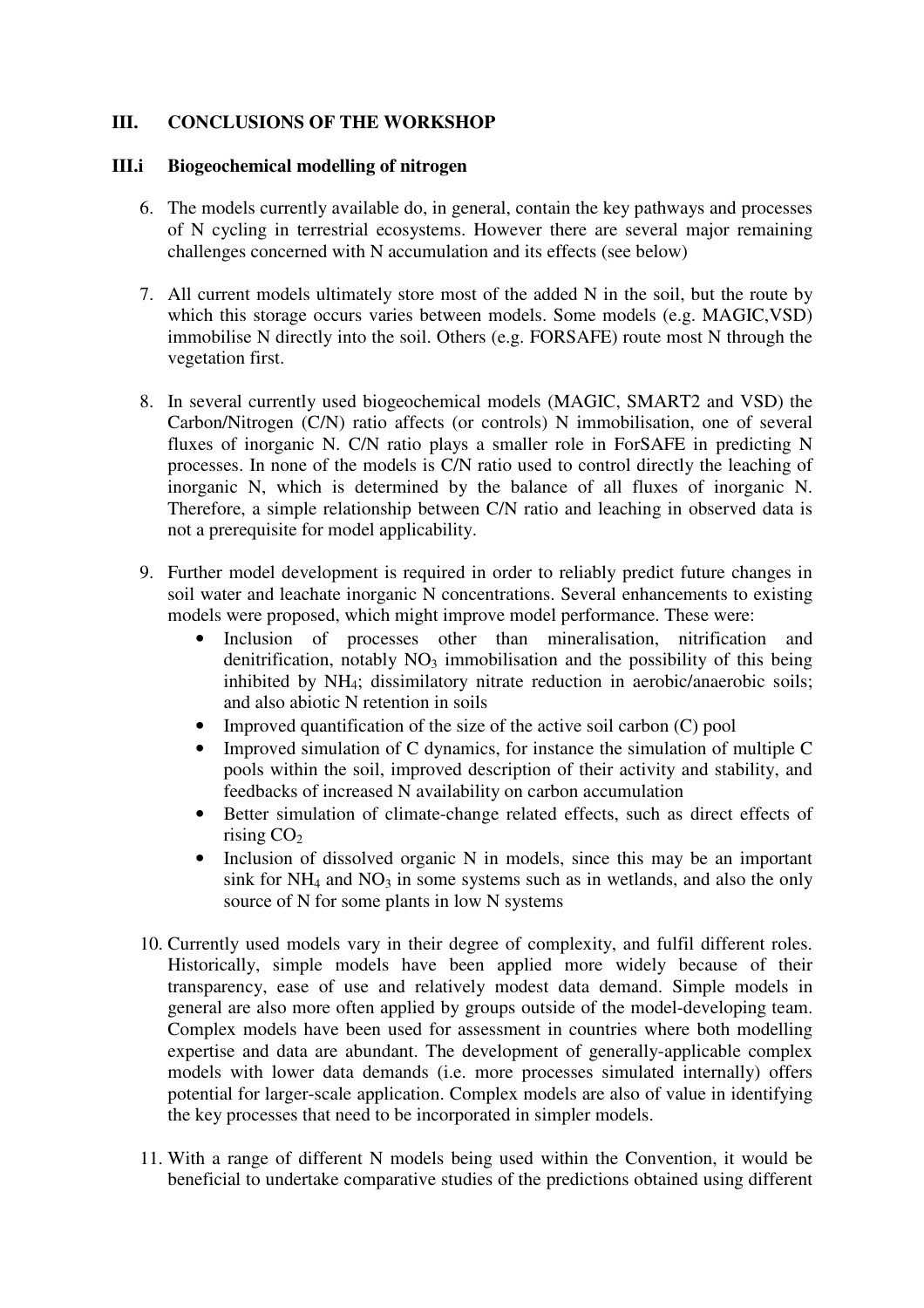models at the same locations, and comparisons against long-term datasets. This would be analagous to the inter-comparison studies undertaken on acidification models in the past, and would help in achieving consistent coverage across Europe

#### **III.i Modelling nitrogen impacts on biodiversity**

- 12. Three approaches for predicting N impacts on biodiversity currently exist. In order of increasing complexity these are:
	- Empirical critical loads, i.e. estimates of the N deposition flux at which biodiversity changes are expected based on results of field or mesocosm fertilisation experiments.
	- Statistical vegetation models (e.g. MOVE, GBMOVE, BERN, NTM), calibrated using large survey datasets, which predict plant species or community occurrence from soil condition. These models have no time component, but can be made dynamic by linking annual outputs from biogeochemical models.
	- Dynamic vegetation models (e.g. VEG, SUMO) which simulate vegetation change over time and are dynamically integrated with biogeochemical models.
- 13. Plants do not respond to a single measurable abiotic variable, and there are some problems with all variables that could potentially be used as input to the vegetation models. Those considered most useful were:
	- Soil solution inorganic N (and possibly organic N) concentrations within the rooting zone
	- Nitrogen availability (N deposition plus N mineralisation)
	- Gross N mineralisation/immobilisation
	- Biomass N increment
	- Foliar %N
	- NHy and NOx deposition (particularly direct deposition to the canopy for foliar effects)
- 14. Organic soil C/N ratio is not considered to be a direct control on plant response, but represents a readily measurable proxy for important processes (e.g. nitrification or immobilisation/mineralisation). It can therefore still be useful to measure and to incorporate in models, although the fact that the same C/N ratio may indicate different N availability in different habitats/soils may need to be considered.
- 15. Acute effects need to be considered in addition to chronic effects, in particular for above-ground N uptake. Foliar uptake of N may be significant for plant-response models, particularly for lower plants whose only (or main) source of N is via foliar uptake. Direct damaging effects of NHy on vegetation are dependent on air concentrations, and can be predicted via critical levels.
- 16. Vegetation models based on large-scale vegetation surveys (MOVE, NTM, BERN, GBMOVE) or experimental data (VEG) are well developed in several countries. There are some general similarities between models (particularly those based on survey data) but nevertheless some important differences can be identified. These include:
	- Calibration to different (national) soil and vegetation datasets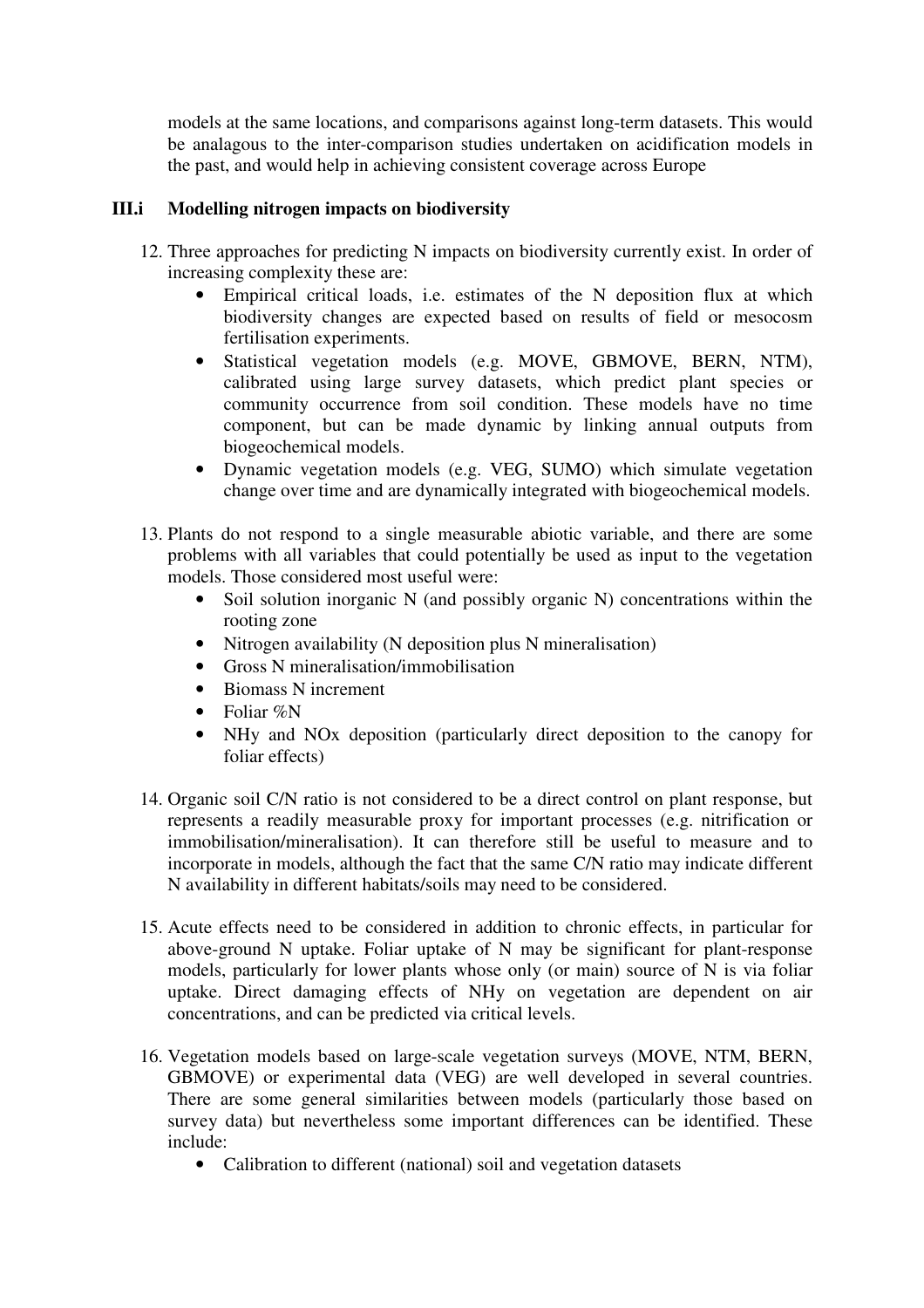- Focus on different ecosystems
- Prediction of individual plant species versus plant communities
- Use of different abiotic variables for N (C/N, soil solution N, N availability)
- Use of different variables for acidity (pH, base saturation)

17. Some outstanding challenges (for some or all models) were considered to be:

- More extensive testing, particularly against long-term datasets
- Expansion of testing and application beyond the geographical region for which model dose-response relationships have been parameterised
- Prediction of rare species
- Representation of lag times (e.g. due to species persistence, dispersal)
- Incorporation of feedbacks with biogeochemical models (e.g. changes in litter quality due to species change)
- Consideration of the differential effects of oxidised and reduced N
- 18. The reliance on Ellenberg Indicator values as a proxy for abiotic conditions in surveybased models was considered to add an additional layer of uncertainty to model predictions. However, Ellenberg values are likely to remain necessary in many areas due to the insufficient coverage of combined vegetation and soil survey data
- 19. More mechanistic, linked biogeochemical-vegetation models (e.g. FORSAFE-VEG, SMART2-SUMO, HEATHSOL-UK) should provide more accurate predictions of vegetation change in some ecosystems. Testing and adaptation for other countries/ecosystems are required for larger-scale application
- 20. Episodic events may be crucial drivers of species change, and include events that are both planned (e.g. forest felling, heathland burning) or unplanned (e.g. disease outbreak, insect attack). Prediction of episodic damage is difficult for any individual ecosystem, but by predicting the chronic condition we can estimate the risk of episodic damage and therefore regional ecosystem response.
- 21. The definition of reference conditions and damage thresholds for terrestrial biodiversity represents a major challenge, particularly if linked biogeochemicalbiodiversity models are to be used for target-setting. Although the definition of biodiversity targets is an issue for policy-makers, dynamic models can provide valuable information on realistic reference conditions and achievable recovery targets.
- 22. Linked biogeochemistry-biodiversity models for nitrogen were considered to have great potential for application under the Convention. At their current level of development, this application is likely to be primarily for predicting the biodiversity impacts of different emission scenarios. An important future application of this approach should be to use the linked models to define biodiversity-based target loads.

# **IV. RECOMMENDATIONS FOR FUTURE WORK**

23. Priorities for future work on the biogeochemical modelling of N include: